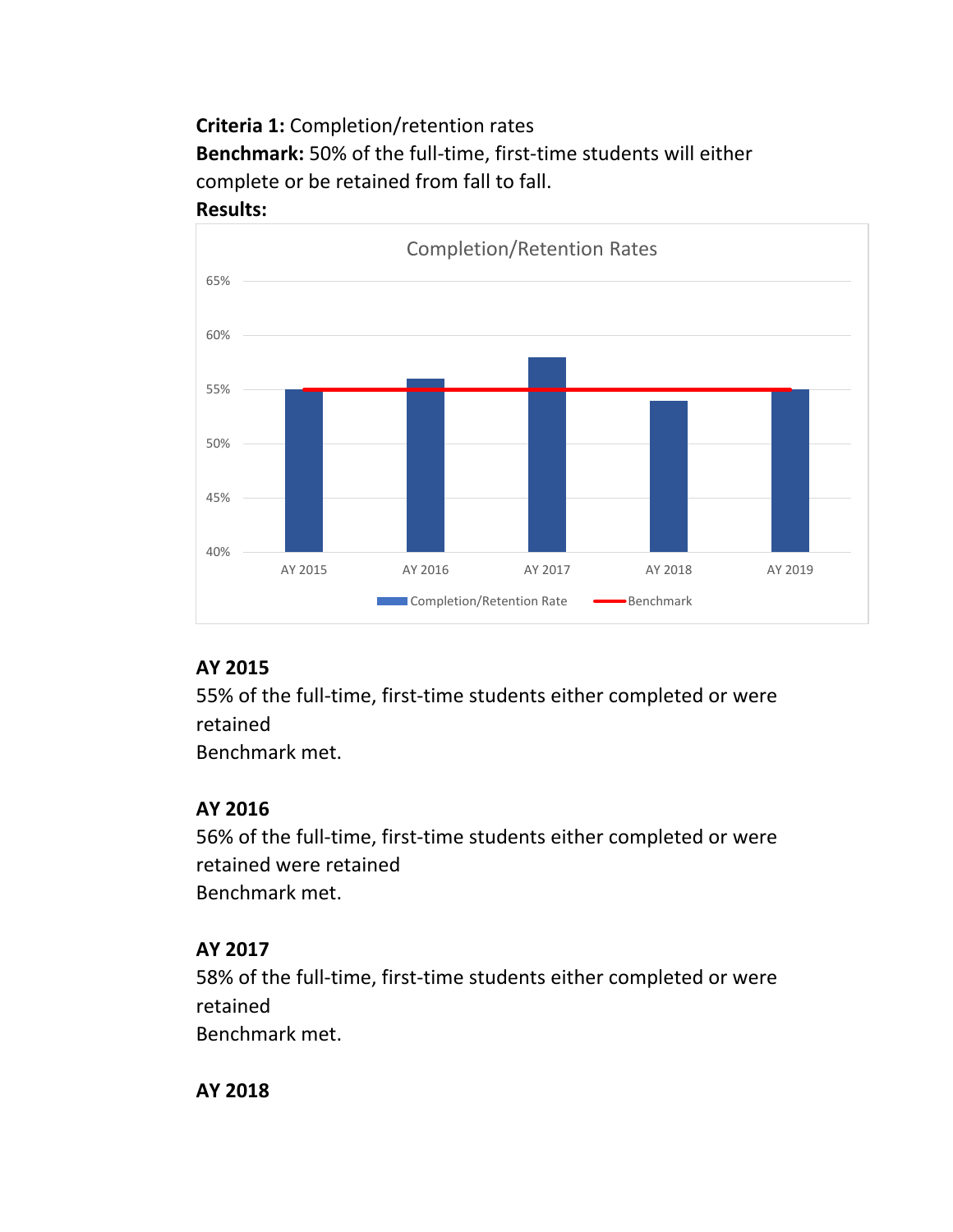54% of the full-time, first-time students either completed or were retained Benchmark met.

## **AY 2019**

55% of the full-time, first-time students either completed or were retained Benchmark met.

### **Criteria 2:** Undergrad hours

**Benchmark:** 75% of the courses attempted by students will be successfully completed with a grade of C or higher. **Results:** 



### **AY 2018**

Total courses attempted: 12887 Courses completed with a grade of C or higher: 10486 Percent of courses completed with C or higher: 81.37% Benchmark met.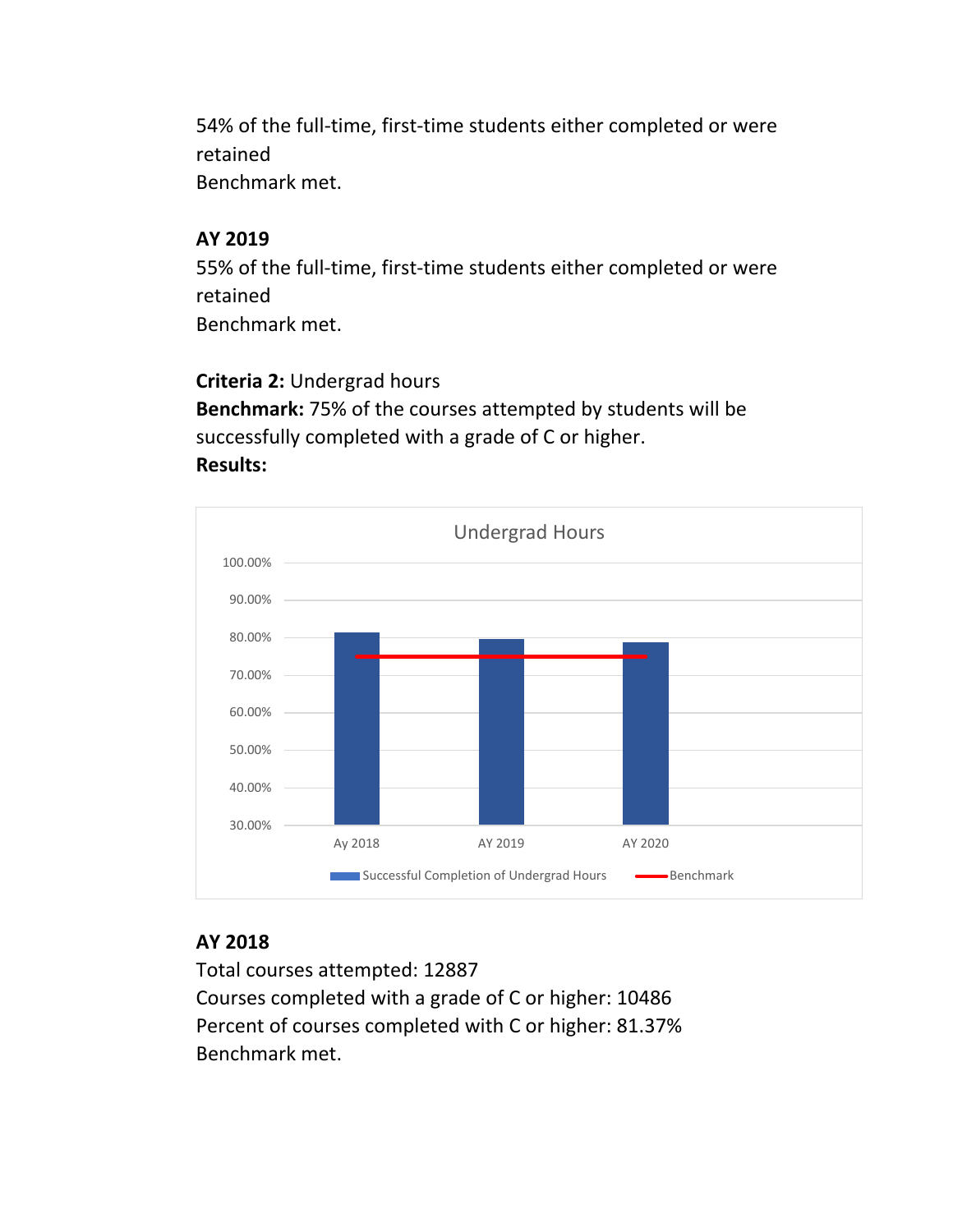### **AY 2019**

Total courses attempted: 12256 Courses completed with a grade of C or higher: 9775 Percent of courses completed with C or higher: 79.76% Benchmark met.

# **AY 2020**

Total courses attempted: 10971 Courses completed with a grade of C or higher: 8660 Percent of courses completed with C or higher: 78.94% Benchmark met.

**Criteria 3:** Financial Aid Probation Status

**Benchmark:** More than 65% of the students will meet the FSCC's SAP policy requirements.

### **Results:**



# **AY 2018**

Total Students: 864 Students on SAP: 543 Percent of students meeting SAP standards: 62.85%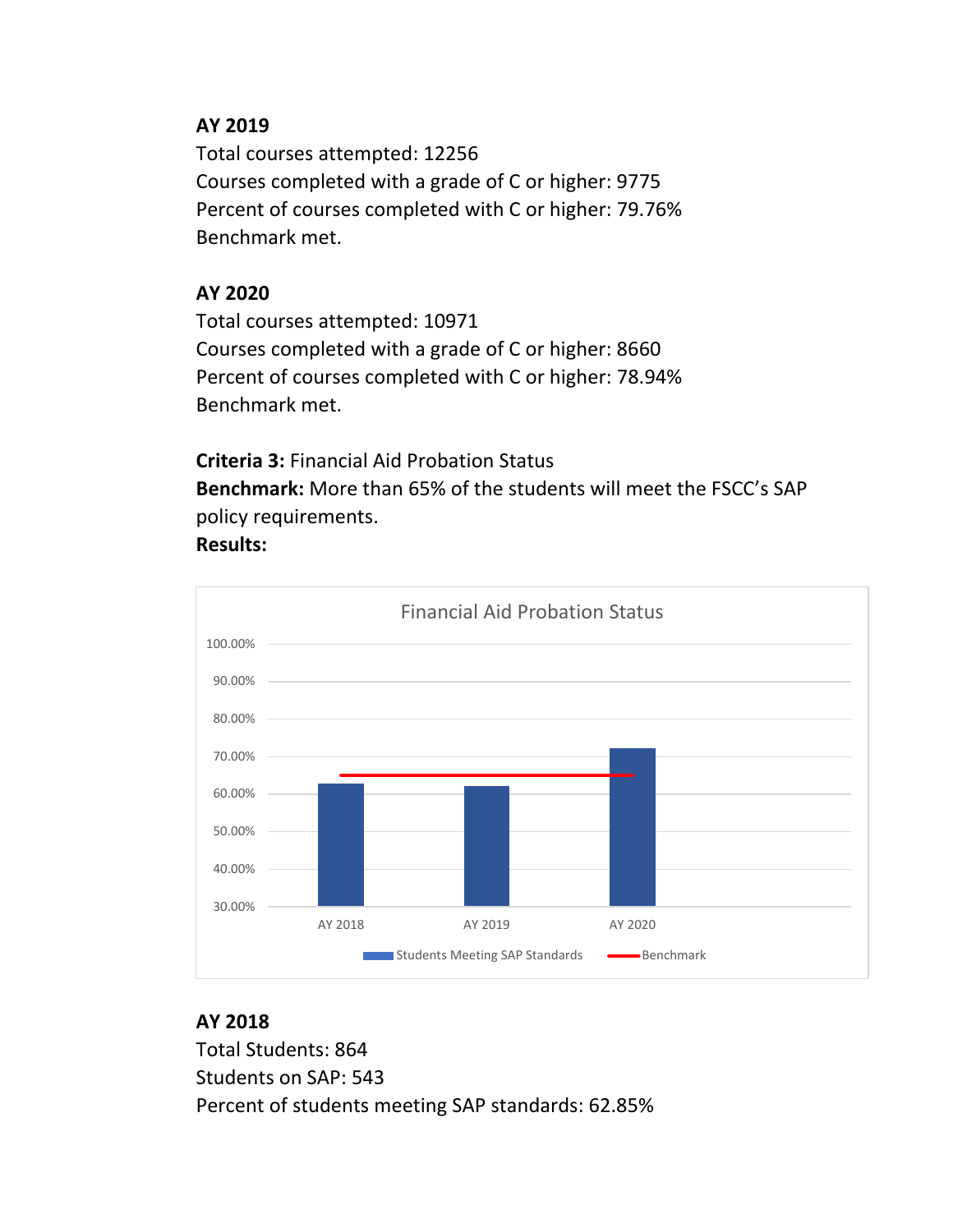Benchmark not met.

## **AY 2019**

Total Students: 843 Students on SAP: 524 Percent of students meeting SAP standards: 62.16% Benchmark not met.

# **AY 2020**

Total Students: 770 Students on SAP: 557 Percent of students meeting SAP standards: 72.34% Benchmark met.

**Criteria 4:** Institutional GPA **Benchmark:** 70% of FSCC students will have a cumulative term GPA of higher than 2.5 **Results:**



#### **AY 2018**